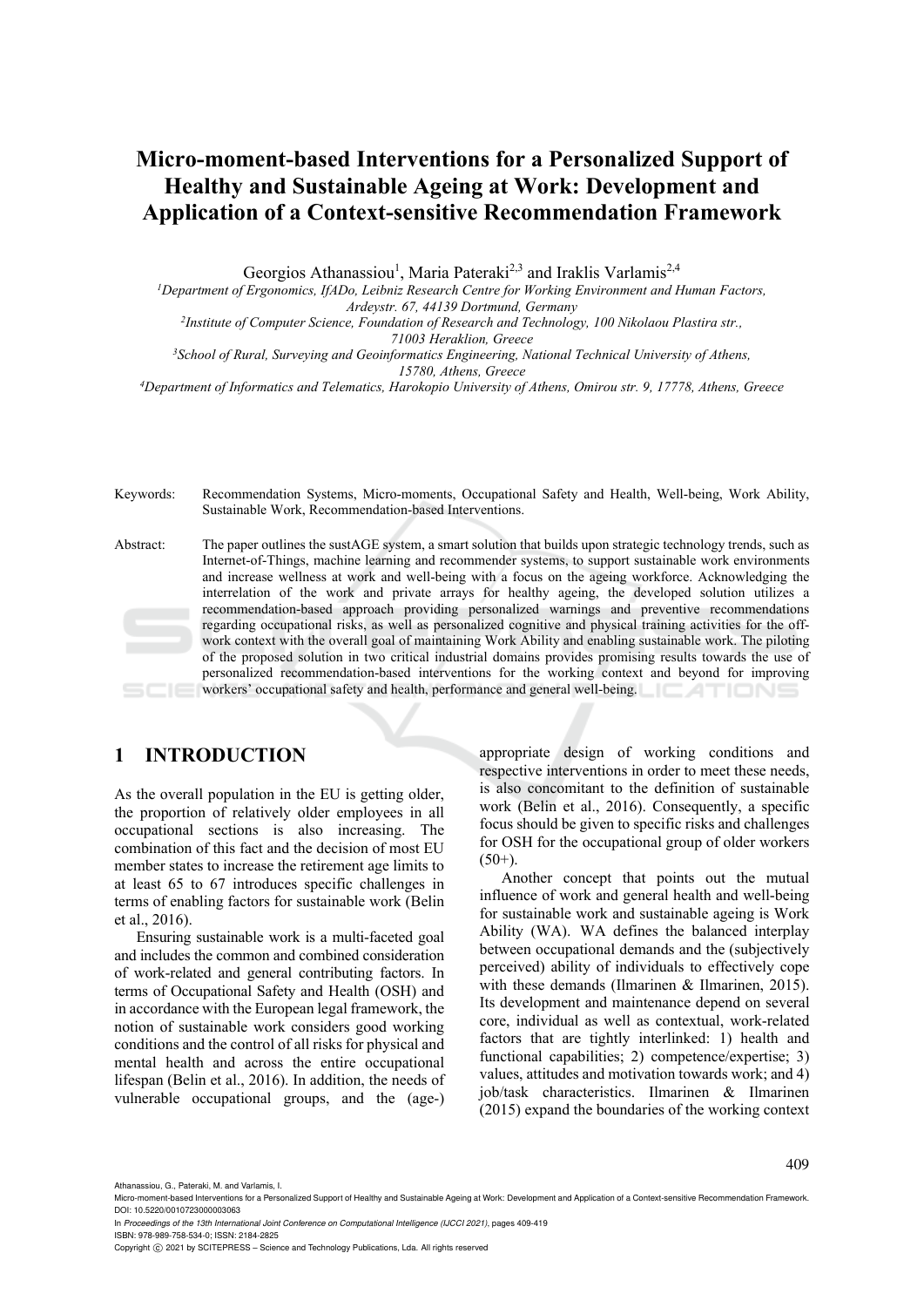by including private aspects, such as social environment as well as overall physical and mental well-being that demonstrate a mutual interdependence with work-related factors for WA.

WA remains generally at a high level between the ages of 20 and 65, however a cross-domain, crossgender decline as well as an increase of individual differences has been observed after 45 years (Ilmarinen, 2006; Ilmarinen & Ilmarinen, 2015). This is also in accordance with the inter-individual variance in the way changes (i.e. decline) in physical and cognitive abilities ensue with age. Furthermore, it seems that the availability and maintenance of an adequate level of personal resources, such as general well-being and health status, can moderate the effects of ageing on perceived WA. This suggests the necessity of personalized approaches that consider inter-individual variance in order to maintain and strengthen the respective work-related resources that affect WA for older (i.e. 50+) employees (Ilmarinen & Ilmarinen, 2015).

Recommender systems provide individuals with targeted, cue-based guidance for an appropriate alignment of goals and goal-promoting behaviours (Sardianos et al., 2020). In the context of targeted interventions for human factors/ergonomics and OSH practice, recommender systems can support interventions for OSH and well-being of employees by monitoring behaviour and providing targeted and systematic recommendation-based guidance for appropriate responses. **AND**  $\neg N$ 

With sustAGE we propose a holistic approach for recommendation-based interventions for OSH and well-being in order to promote sustainable work and Work Ability of older employees. This in turn is expected to reduce the likelihood of older workers to leave work by considering their health state in relation to working conditions and demands.

The recommendations are the tool for gradually shaping better user profiles, for notifying or alerting users with respect to OSH risks and recommend appropriate counter actions, and for motivating them to engage in activities that promote physical and psychosocial well-being. In order to strengthen the effectiveness of these recommendation-based interventions, sustAGE introduces a contextual aspect for the delivery of recommendations, which relates mostly to the appropriate timing of delivery, but implicitly considers the general conditions within which a recommendation is issued. This is implemented through the concept of Micro-moments (MiMos). MiMos are cues of special interest to the daily routine of each worker. sustAGE uses them to trigger MiMo-relevant recommendations.

The recommendation-based interventions incorporated in sustAGE are based on a respective conceptual framework and a focused consideration of age-specific risks and challenges for OSH and wellbeing and are being currently piloted in two industrial domains: manufacturing industry and maritime logistics/port operations.

In the following Section 2, we shortly outline the conceptual framework laying at the core of sustAGE and describe the specification of recommendationbased OSH and well-being interventions for the purpose of meeting the needs of two pilot occupational environments. Section 3 discusses the practical aspect of the actual implementation of the framework in two working setups, as well as for the off-work context. Section 4, illustrates some first results concerning the acceptance of the proposed intervention from the workers that participated in the pilots, the impact that it had on them and the perceived subjective workload when using sustAGE. Finally, Section 5 summarizes our findings and provides an outlook on the next steps of this work.

## **2 SETTING THE STAGE: AGE, OSH AND WELL-BEING, AND DOMAIN-SPECIFIC NEEDS FOR INTERVENTIONS**

The design of sustAGE is relying on the development of a generic framework for recommendation-based interventions that outlines the most salient risks and challenges for OSH and well-being of older employees regardless of the specific occupation domain. It constitutes the first step for deriving ageappropriate interventions for the support and improvement of OSH and general well-being of older employees in the working context and beyond.

Further on, and beyond the consideration of general definition of age-related criticality and probability of the occurrence of OSH risks, planned interventions need to take into consideration the specific characteristics and demands of tasks and occupations in different industrial domains (Belin et al., 2016). Hence, the proposed framework serves also as supporting base-line for the domain-specific definition and prioritization of interventions.

This section provides a short outline of the conceptual framework for the sustAGE interventions and provides insights for the process of substantiation of interventions for specific occupational contexts of implementation with distinguishable characteristics and needs.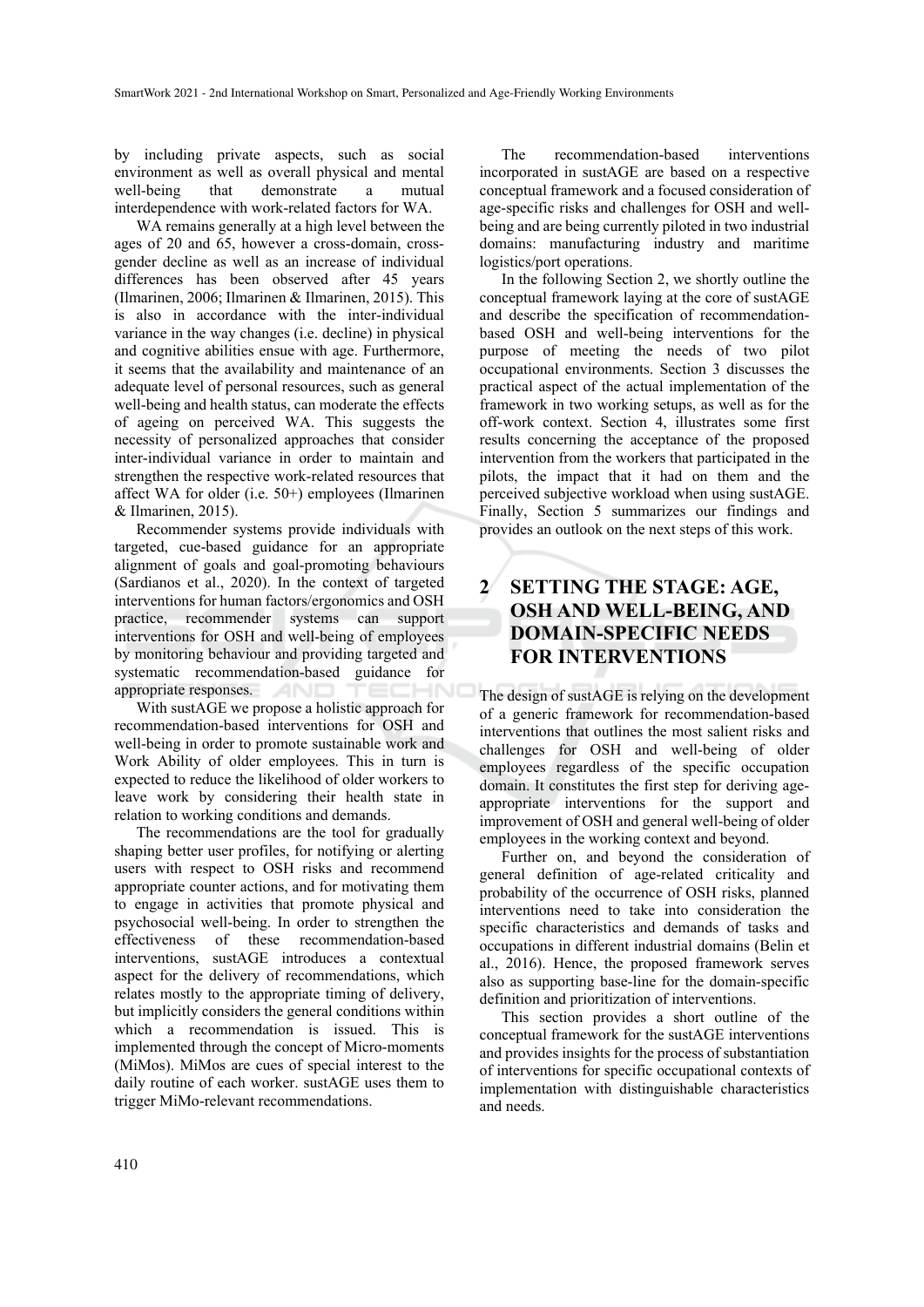## **2.1 A Framework for Recommendation-based Interventions for OSH and Well-being**

The objective of the proposed framework is to provide guidance for the implementation of a holistic solution towards healthy aging, by jointly improving OSH and the well-being of older employees. It postulates the well-documented correspondence between work-related factors, general well-being and Work ability. It provides the basis for a definition of the most prevalent risks and challenges for OSH and well-being for older employees that will be founded on scientific evidence and promotes the idea of the tight interdependence of the work and private arrays for sustainable work and WA.

In addition, it considers the importance of individual differences in terms of ageing, OSH and general well-being for the experienced level of Work Ability and propagates the necessity of implementing personalized interventions in order to accommodate the individual needs and characteristics.

The framework points out the need to detect and to effectively manage existing risks and to prevent future risks through targeted multi-level interventions. It differentiates between three types of recommendation-based interventions that all contribute to the goal of sustainable work: those that target workplace behaviour modification; those that target structural (i.e. working conditions conditions) modification; and interventions that target improvement of general well-being. Further on, it acknowledges the interrelations and the benefits of a joint implementation of all intervention types for the purpose of sustainable work. Figure 1 illustrates the sustAGE conceptual framework.

The framework provides a rather generic model for risks and challenges of OSH and well-being that can accommodate the implementation of targeted interventions. The design of such interventions will depend on the characteristics of different occupational environments, and on the technical specifications of the sensory environment that supports user monitoring and the respective triggering of recommendation.

Finally, it emphasizes user-generated feedback with respect to the valid assessment of user status as a necessary precondition for the effectiveness and acceptance of recommendation-based interventions by the users as well as for the adjustment of the triggering indicators and the assessment of improvements of users' overall health and well-being.



Figure 1: the sustAGE framework for OSH, well-being and sustainable work.

### **2.2 The sustAGE Use Cases for the Working Context**

sustAGE examines two highly demanding working environments with different requirements that at the same time are crucial for Europe's economy: assembly line work in the manufacturing (automotive) industry; and maritime logistics (port/cargo operations).

Based on a thorough context-specific review of the two industrial domains of assembly line work and port operations, specific OSH risks for the use-case scenarios are outlined which can be utilized for targeted recommendation-based interventions within sustAGE.

The domain-related specification of OSH risks was based both on reviews of available literature as well as on the collection of respective empirical data from two industrial partners cooperating in the implementation and evaluation of sustAGE. The purpose of the data collection consisted in obtaining information regarding OSH risks, existing practices and potential solutions as well as cognitive, psychosocial and physical aspects of work and wellbeing directly from the end-users in the two occupational sites and thus tailor interventions to the specific needs in an optimal manner. The data collection took place between September and October 2019 in two respective sites.

An overall of  $N = 77$  individuals participated in the data collection in both sites (manufacturing  $= 30$ ; port operations  $= 47$ ). 68 thereof were male and 9 were female. The age mean of the participants was M=53,4 (SD=4,9, Min=41; Max=66). The participation was voluntary. The test battery included 10 questionnaires and five psychometric cognitive tests available in the two languages of the sample (Italian and Greek). In addition, a short interview was conducted in order to elicit workers' perception of age-related aspects of work, and existing practices with respect to managing OSH risks, work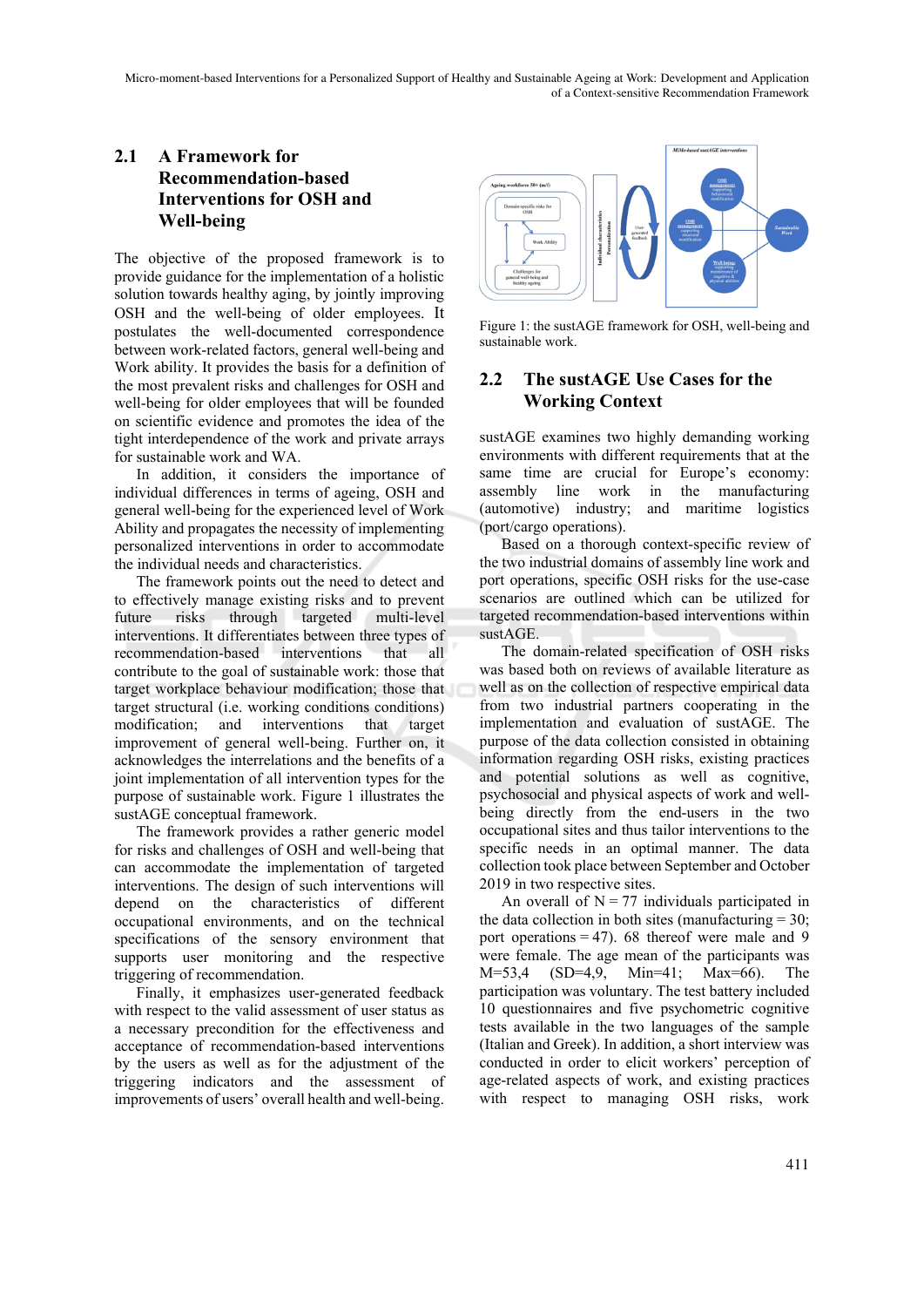organization and workload, work adaptations in the face of unanticipated occurrences.

#### **2.2.1 Specification of Interventions for OSH in the Manufacturing Use Case**

OSH risks for older workers in the manufacturing industry depend on task characteristics and overall working conditions. In partially automated hybrid human/machine mixed-model assembly lines, despite the technological improvements physical abilities and cognitive skills are still required in order to carry out more complex production stages not fully automated such as final assembly operations.

Workplaces and tasks in the manufacturing sector are characterized by high repetitiveness of shortcycled tasks and activities, shift work, dependence on the pace given by the line, awkward body postures, occasionally lifting heavy objects, and application of force that is associated with strain to specific body parts and muscle groups involved in the assembling/manufacturing task (mostly neck and upper extremities) (Belin et al., 2016; Boenzi et al., 2015; Guerreiro et al., 2017; Otto & Battaïa, 2017).

Continuous exposure of older workers to suboptimal working conditions can lead to discomfort, pain and health impairments due to workrelated musculoskeletal disorders (MSD) and susceptibility for respective injuries resulting in health-related drop outs from work and drawbacks in productivity especially as workers' age advances (Belin et al., 2016; Guerreiro et al., 2017)

Another important aspect of OSH that is associated with MSD and working conditions is taskrelated fatigue. Older workers in manufacturing have reported that fatigue mainly manifests itself in strain in lower and upper extremities and the neck.

In addition, the acquired data suggest that older workers may demonstrate lower levels of WA (measured with the Work Ability Index). Figure 2 illustrates the overall WA score for the sample in the manufacturing context.



Figure 2: Work Ability overall scores-manufacturing industry.

This result can be associated with the reported low autonomy and control over the process and the amount of work when compared to older workers in port operations that may imply an imbalance in the perceived task demands and available resources (see Figure 3).



Figure 3: Relative frequencies – Influence of workers on work volume Port/manufacturing (COPSOQ Item B.3-02: "Can you influence the amount of work assigned to you?" 1=always;5=never).

OSH risks in the manufacturing context can be mitigated by providing workers with more control and decisions over the working process (e.g. break management) and with tasks that vary in cognitive demands; introducing job redesign measures for optimizing workload such as job/work station rotation and task switching; and monitoring awkward postures and physical and mental workload and fatigue in real-time and providing support (information and opportunities for micro-breaks with alternative activities) for effective mitigation.

The respective areas for interventions that target ageing manufacturing workers will have to focus on existing risks for OSH and well-being for the overall workforce and prioritize aspects that correspond highly with advanced working age in terms of work demands, available compensation capabilities, and potential consequences for safety and health.

Recommendation-based interventions should focus on the preventive management of specific OSH risks and hazards related to the repetitive execution of the same task and the associated mental and physical workload and fatigue; to the accumulated strain through awkward body postures during assembly work; the introduction of individual micro-breaks for a short-term mitigating recovery in the face of fatigue effects; and the potential utilization of the short intervals between each assembly task cycles for short physical (stretching) exercises.

Hence, respective recommendations should trigger and enable the optimization of body part stressing and mitigation of physical fatigue (that may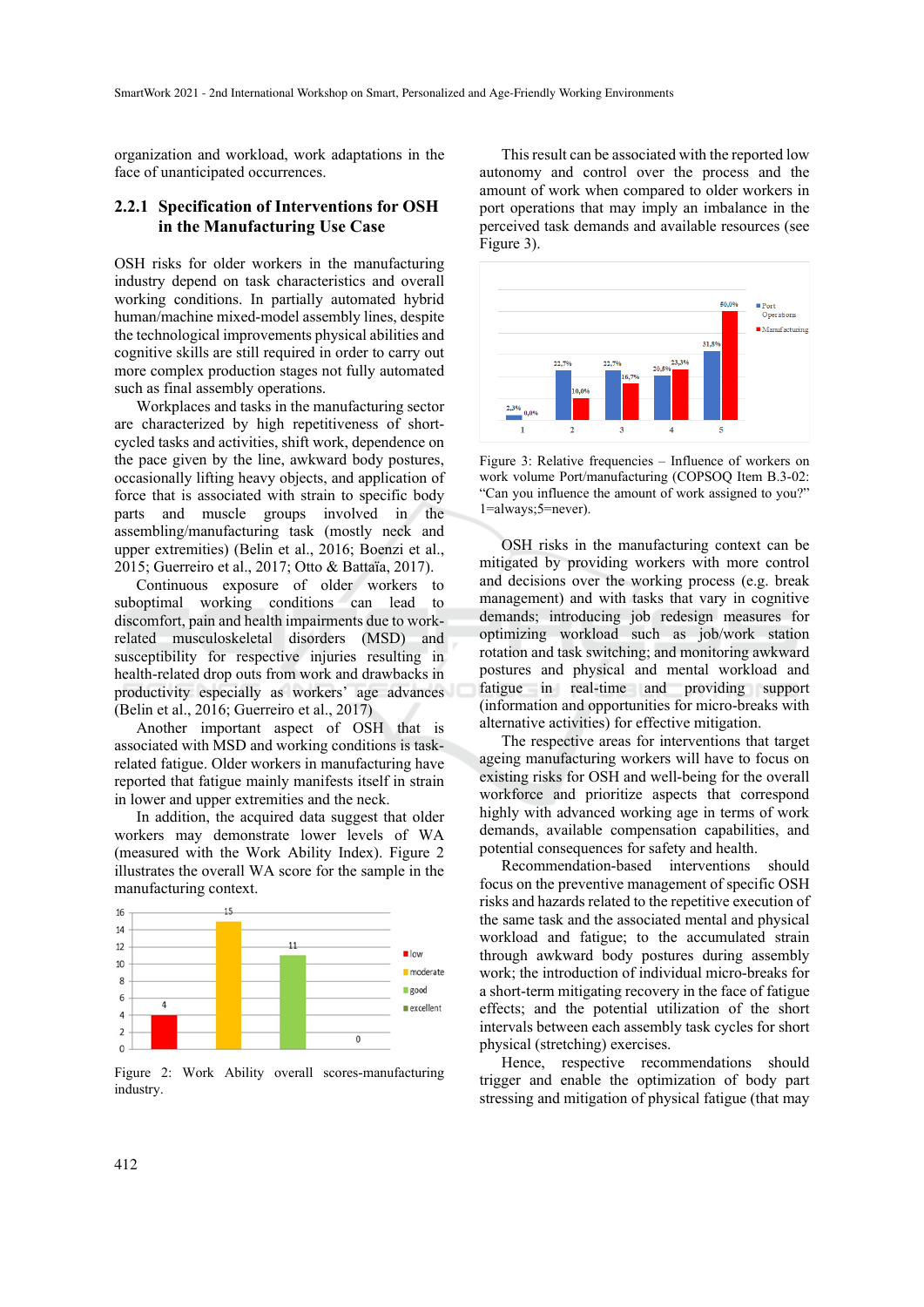lead to muscle strain injuries and MSD on the long run), as well as the optimization of the mental demands of consecutive and repetitive micro-tasks of medium and high complexity that may lead to mental fatigue and/or monotony effects. Apart from the preventive avoidance of injuries, discomfort and suboptimal physical and mental workload, recommendation-based interventions must also address the monitoring of environmental conditions in order to provide a proper working environment.

#### **2.2.2 Specification of OSH Interventions for the Maritime Logistics Use Case**

The port and cargo handling sector has seen the introduction of technological aids and sophisticated supporting solutions in the last decades, signalling a shift from labour-intensive towards capital-intensive operations (Turnbull, 2011). Despite the technological developments, port operations remain challenging for OSH, as port workers are still exposed to occupational hazards and discomfort factors as well as face the risk of severe occupational accidents (Antão et al., 2016). In addition, containerisation is characterized by a rather high degree of repetitiveness and reduced mental demands that may result in decreased attention during work and also overall long-term decline of cognitive abilities due to lack of challenging work-conditions and the respective work-related resources.

The respective areas for interventions that target older port workers will have to focus on existing risks for OSH and well-being for the overall workforce and prioritize aspects that correspond highly with advanced working age in terms of work demands, available compensation capabilities, and potential consequences for safety and health.

Recommendation-based interventions that focus on OSH and the well-being of older port workers should focus on the preventive management of specific OSH risks and hazards of the working set of cargo handling. In addition, different occupational groups are involved in port operations that face different risks and challenges for OSH due to the specific nature of the respective tasks, special consideration should be taken with respect to the group-related needs for implementing contextappropriate recommendations. The current recommendation system focuses on the two most significant occupational groups for port operations involving containerized cargo, crane operators (COs) and dockworkers (DWs), as these groups have been found to experience the most OSH challenges during cargo handling at the port (Walters et al., 2020).

Interventions addressing DWs should target the optimization of heavy physical workload and fatigue (that may lead to muscle strain injuries and MSD). The acquired data for the port environment confirms this issue as dock workers have reported that fatigue corresponds with back aches, as well as musculoskeletal discomfort and pain in upper and lower extremities.

In addition, as port operations take place in the open, workers are exposed to environmental conditions such as high or low temperatures. The effects of environmental conditions (especially heat stress) should also be targeted as heat stress is associated with cardiovascular impairments which can be crucial for older workers. Although other environmental conditions (such as noise and vibration) seem to be more prevalent for the manufacturing context, these should also be monitored and, if feasible, addressed in an appropriate manner. Figure 4 illustrates the workers' appraisal of the relevance of respective hazards for their working context.



Figure 4: Relative frequencies of stated OSH hazards in port operations and manufacturing.

Safety awareness during operations must be supported in order to prevent potential accidents, and the monitoring of environmental conditions is important for avoiding workers' exposure to extreme conditions (M. Cezar-Vaz et al., 2014; M. R. Cezar-Vaz et al., 2016; Walters et al., 2020).

Respectively, interventions addressing COs should target effects of environmental conditions, work-related physical and mental strain effects associated with demands for sustained attention, responsibility, and awareness for the safety of people on the ground, musculoskeletal discomfort through continuous and constrained arm/hand postures and repetitive head and neck movements and prolonged stationary work can create preconditions for MSD and chronic fatigue as well as psycho-social negative responses such as anxiety through the increased responsibility for the safety of others (Yakub & Sidik, 2014).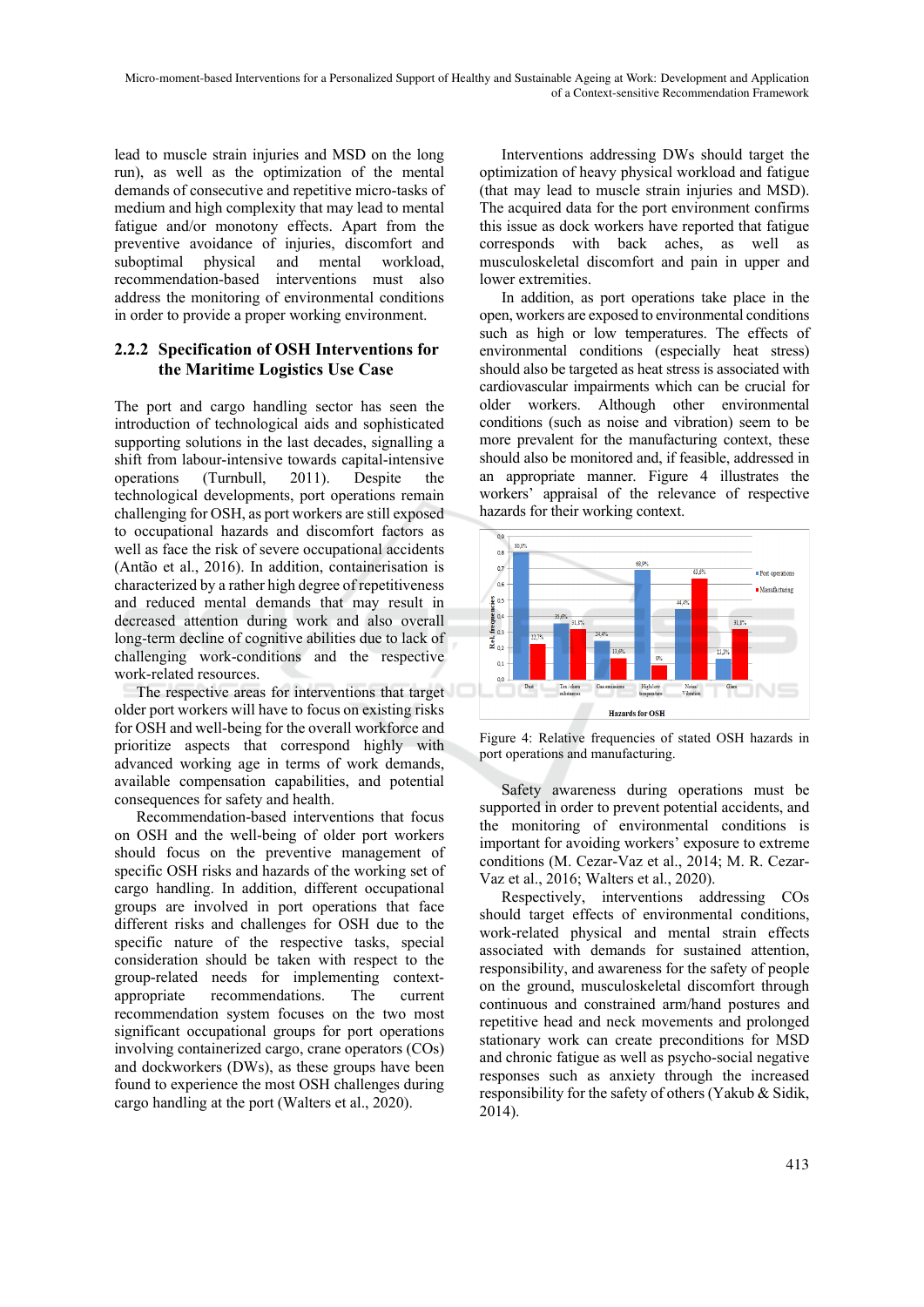### **2.3 Specification of Recommendations for General Well-being**

In addition to the recommendations within the workplace, the system incorporates gamified cognitive training measure supports the maintaining cognitive skills that are related to work performance and general health and well-being and have been found to decline with age (e.g. memory, executive functions, processing speed) (Anguera et al., 2013; Ballesteros et al., 2014; Green & Bavelier, 2003; Strobach & Karbach, 2021). At the same time, maintaining physical fitness also corresponds with mental fitness and stress reduction for older individuals and this has been also associated with overall healthy ageing (Colcombe & Kramer, 2003; Gajewski & Falkenstein, 2015; Smith et al., 2010)

sustAGE unobtrusively and under the premise of users' consent utilizes information beyond the working context through monitoring users' patterns of overall physical activity. Based on this information, the system proposes (physical and cognitive) training activities over the day that promote wellness and support maintenance of cognitive skills and an adequate physical fitness, and also inform users over performance improvement over time in order to motivate the sustainable habituation of an overall healthy lifestyle. In addition, off work interventions address sleep quality as this issue correlates with work-related aspects such as chronic fatigue, performance detriments at work and absenteeism.

Respective recommendation-based interventions consist in reminders for practice physical and cognitive skills on a regular albeit dynamic manner (i.e. taking advantage of any idle time that users may have while at home).

In order to improve physical fitness, the system recommends off-work physical activities several times a week. In order to increase the recommendation acceptance, the system considers the location of the users two hours after they have finished work, and if they are at home, they are recommended to have 1 hour of physical activity.

Cognitive Games (CGs) provide a joyful intervention to compensate for age-related declines in cognitive functions. Six different CGs are used to provide users with the ability to exercise their cognitive skills. The system recommends the users to participate in a cognitive game challenge every second day or three times a week, but the users are also able to train with the available games any time they wish. Similar to the physical activity recommendation, the users are recommended to play

CG in the afternoon when they are at home. The acceptance of the provided recommendation is automatically verified by the CG app back end which logs the hours that each user has played, his/her scores to the games and the difficulty level that is currently attributed to the given user.

With respect to sleep quality, the number of sleep hours can drastically affect the performance of the users at work. The system estimates the hours that each user sleeps every night and when they are below a specified threshold, the user is informed in the morning and asked to sleep earlier the following night. Moreover, if the average sleep hours for several consecutive days is low, the user is informed about the possibility of accumulated fatigue due to repeating poor sleep and is recommended to adjust his/her long term go-to-bed strategy.

The implicit or explicit users' response to a recommendation is recorded and employed by the system for deciding whether a new similar recommendation should be issued (or not).

## **3 PRACTICAL APPLICATION OF THE FRAMEWORK**

In order to enable the technical implementation of the recommendation framework presented in the previous section, the following aspects have been considered: i) multiple streams from different sensors are exploited for the continuous and real-time analysis of user-centred and contextual information as these may reveal important properties of user state, actions and interactions with the environment; ii) the different modalities from sensor measurements are combined to achieve a more robust detection; iii) unobtrusive monitoring via a privacy-by-design approach is in the centre-point, exploiting a minimum setup of low-cost sensors and in parallel adopting privacy and security mechanisms in data ingestion, management and communication for improved user acceptance.

The sensor streams allow to detect low level events, which are further correlated with past user-data, and higher-level information about possible conditions or restrictions, and subsequently trigger MiMos and the respective recommendations. The system relies on a wide range of sensor feeds and devices to capture and exploit multimodal information:

**Wellness Sensor.** The Garmin Vivoactive-3 smartwatch is used to collect heart-rate, beat-to-beat intervals, the number of steps, and 3D accelerometer information with a dedicated smartwatch app.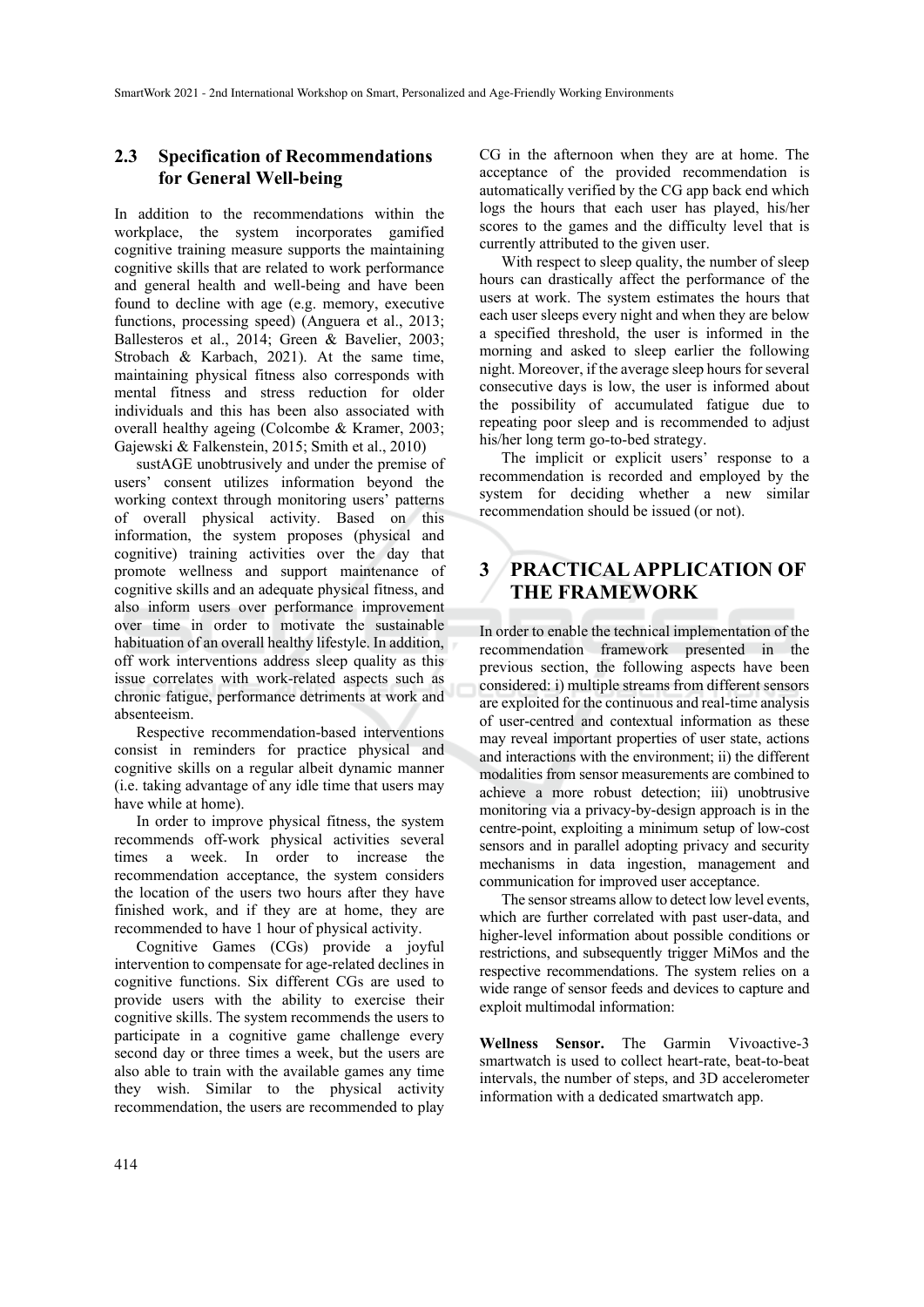**Environmental Sensors.** A custom solution that has been developed to enable the use of multiple thirdparty sensors installed in a sensor box in various places at work. They are used for capturing environmental data such as ambient temperature, relative humidity, barometric pressure, wind speed, air quality, illuminance and noise level.

**Visual Sensors.** Visual information is captured through a monocular camera installed on a mobile harbour crane. The camera is connected directly via GigE connection to a PC supporting all relevant processing close to the original source. This camera shares a common reference frame with the crane, as described in Lourakis et al. (2020) visual sensors are used to monitor moving containers, and extracted information is correlated with workers location data to trigger proximity alerts. In the manufacturing case passive stereo vision is exploited across each workstation to detect stressing body postures.

**Speech Sensors.** The human voice encapsulates linguistic and paralinguistic information, which relates to a speaker's current states, traits and wellbeing. Workers utterances may be captured through the microphone embedded in the Xiaomi Mi 9 smartphone used by the platform users. The smartphone plays a key role, being the primary means of interaction between the users and the system.

**Positioning Sensors.** Positioning information is transmitted through the smartphone multi-GNSS chipset by simultaneously tracking the signals broadcasted from all operational satellites (i. e. GPS, GLONASS, Galileo and BeiDou), providing increased robustness, reliability and spatial coverage.

### **3.1 Manufacturing Use Case**

For detecting *worker fatigue* in the manufacturing case, the smartwatch is used to continuously collect heart rate (HR) and heart rate variability (HRV) data of each worker. By comparing the actual HR and HRV values with the worker's personalised "normal" values the system detects a user fatigue MiMo. Subsequently, the Recommendation Engine (RE) examines the worker's context (at work or not), the average fatigue state of the team, and the worker's sleep hours the previous day. Depending on the case, the RE either associates the fatigue with low sleep quality and notifies the worker to adjust his/her sleep schedule, or if the last night sleep time was sufficient it recommends the worker to take a micro break.

*Worker safety* mainly targets the repetitive actions and body postures that stress workers' body parts and may potentially lead to injuries and MSD. Taking advantage of the visual sensors, the system detects workers' postures in real-time. Postures are correlated to risk indices and if repeated for a longer period, the system immediately alerts users to change posture and perform stretching activities for compensation of musculoskeletal strain as soon as possible.

*Adverse environmental conditions* occasionally occur in the indoor environment of a manufacturing industry, e.g. when the A/C system is malfunctioning, when noise or dust is temporarily high. The system continuously monitors the environment to identify conditions that may cause worker's discomfort, or increase accident risks. In such cases, it notifies workers to protect themselves from the extreme conditions and their managers in order to, if possible, fix the problem.

### **3.2 Maritime Logistics Use Case**

*Worker fatigue* in the port case can be detected for a single worker or a group of workers and the recommendations may differ depending on the situation. For single worker fatigue events the recommendation is for the worker to take a micro break or fix his/her sleep schedule. When fatigue events occur for multiple workers, a recommendation is sent to the foreman and the crane operator to slow down operations or grant an extra short break for recovery.

*Worker safety/accident prevention:* Taking advantage of the real-time users' location monitoring and the state-of-the-art computer vision that accurately tracks containers during transfer, the distance between the individual users and the moving container is continuously estimated. If this distance is below a safety threshold (i.e. users into a hazardous zone), the system immediately alerts users to move away from the container and eliminate the risk of an accident.

*Adverse environmental conditions* affect workers differently in the maritime logistics environment. As the dock-workers operate in the open space, the system monitors the environment to identify conditions that may cause worker's discomfort, or increase accident risks. The system blends information from the temperature, hygrometer and wind speed sensors, to compute the heat and chill index, i.e. how the current weather feels for the workers (Anderson et al., 2013). These "Feels-like" values are used to detect situations that may require the intervention of the system. In such a case, the RE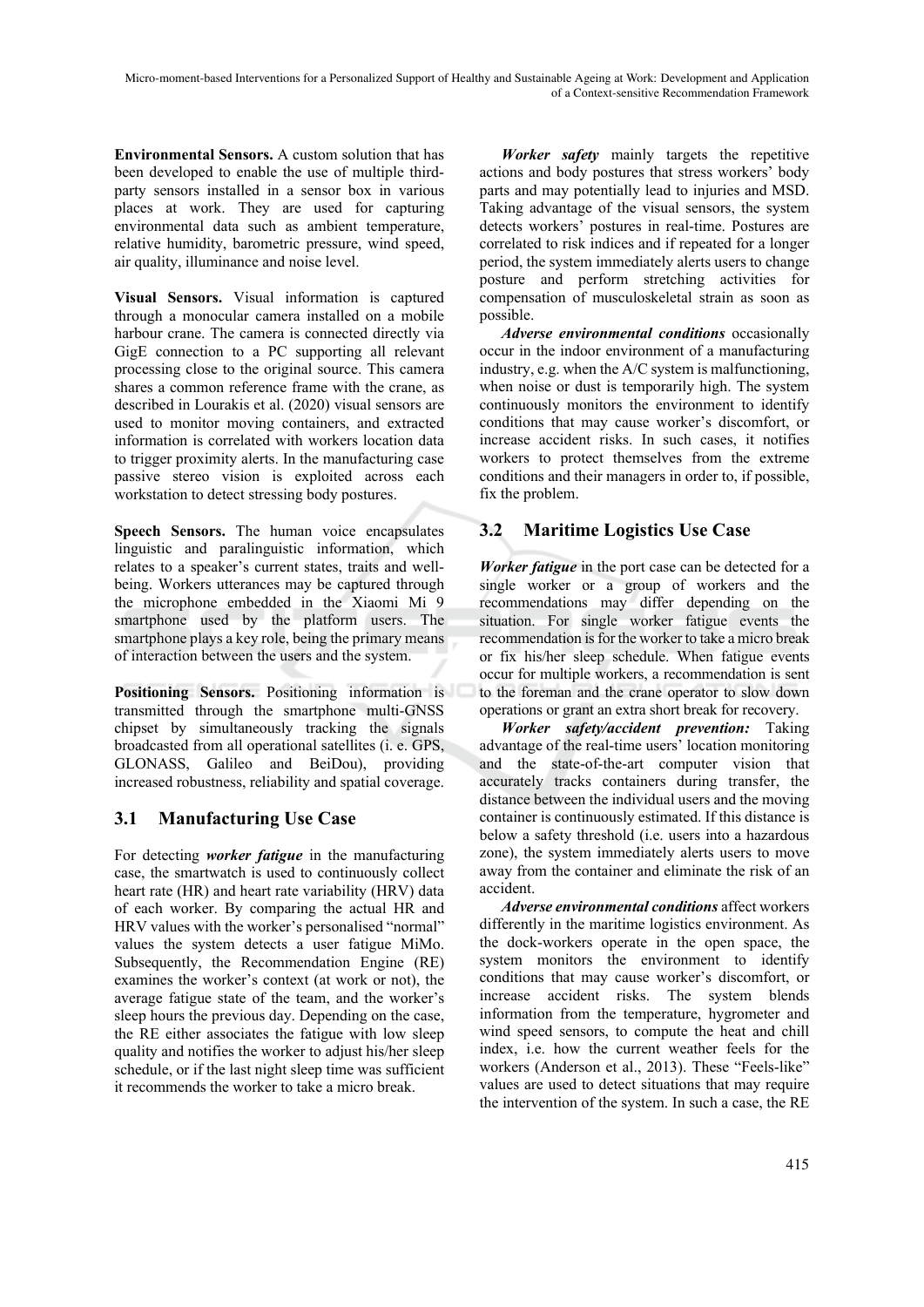retrieves the list of workers and the supervisor in their workplaces, and issues recommendations for short breaks, resting, or hydration, in case of adverse weather. Especially in the case of extremely high wind at the port, crane operators are notified to seize operations in order to minimize accident risk.

## **4 EVALUATION AND RESULTS**

In order to evaluate the sustAGE intervention to the two domains, we engaged 23 participants (port operations =15; manufacturing = 8) who volunteered to use the system for a four weeks pilot period. The average age for the overall sample was M=54 with a SD=3,79 (port operations: M =53,5; SD =4,32; manufacturing:  $M = 54.8$ , SD= 2,53). For the evaluation of recommendation-based intervention, we distinguish three different types of criteria: i) the recommendations' acceptance, ii) the recommendations' impact and iii) the subjective impact on workers' workload.

For the acceptance of recommendations, we rely on the explicit user feedback on each recommendation, which is expressed with an "accept" or "ignore" option button that workers can press in any recommendation. For the impact we evaluate whether the recommendations have modified the workers' training habits during the pilot period, i.e. if they have performed the gamified cognitive training and if they engaged in physical activity (walking) more than before. In addition, we examine whether workers have adopted better sleep habits in order to avoid fatigue events and enhance overall well-being. Finally, we assess the users' perspective on system-induced workload and the positive or negative interference of sustAGE in the work process, we used the NASA TLX questionnaire that captures the subjective task-related workload on six different scales: mental demands, physical demands, temporal demands, quality of performance, effort and frustration.

#### **4.1 Maritime Logistics/Port Operations**

The overall recommendation acceptance in the maritime logistics scenario is higher, reaching 88% (Figure 5Figure 5). The acceptance breakdown to different recommendation types, shows that there is one recommendation (i.e.  $R$  heart help: ask if help is needed) that collects the majority of user rejections. This recommendation is either based on a misconception of the recommendation message by

the workers or by an incorrect setup of the high heart rate levels, which are probably set lower than they have to be, resulting in oversensitivity for assistance requests (false-positives). If we leave this recommendation aside, the overall acceptance rate for all other types rises to 95.5%.





The recommendations have a direct impact on the amount of training (physical and cognitive) that the workers performed during the pilot. More specifically the average daily number of steps of dock workers increased by 700 steps within one month (a 25% increase in relation to the average number of steps in the first week). The average number of completed cognitive game-based cognitive training sessions, and the respective average high score gradually increased during the study.

Finally, the NASA TLX results have shown only one statistically significant difference with respect to the use of the recommender system. More precisely, a main effect of the system's use on quality of task performance for both groups (crane operators and dock workers) has been observed (F  $(1,14) = 6,089$ , p=.027), something that indicates that the system may have had a positive impact in the respective aspect. However, this issue needs further elaboration in order to specify the perceived benefits for performance stated by the users. With respect to the rest of the workload scales, it seems that the system does neither positively nor negatively affect workload. Considering the short phase of the evaluation and the novelty of the recommender system for the port workers, this point can be viewed in a positive manner, as working with sustAGE was not perceived as obtrusive or negatively affecting the work process.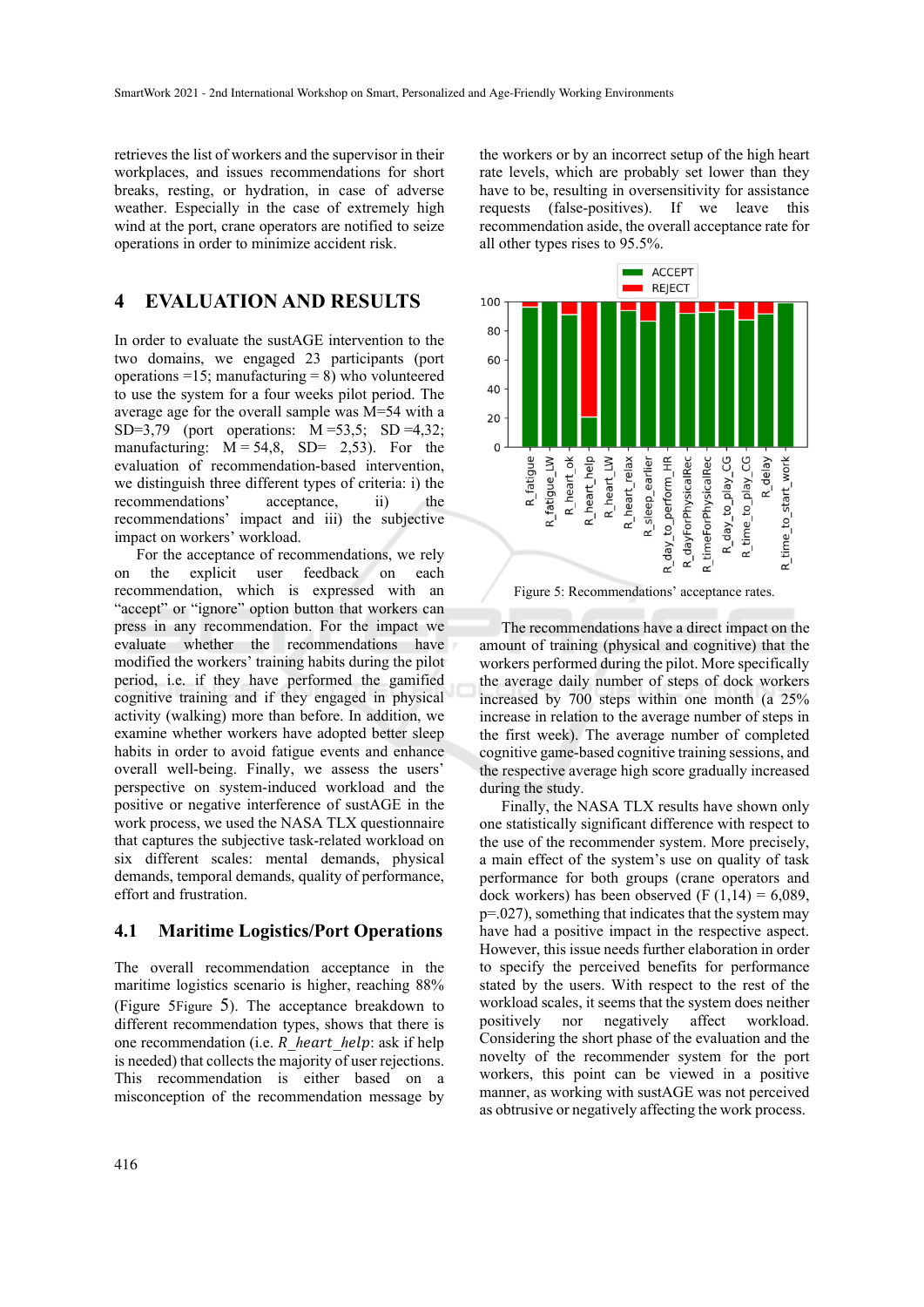#### **4.2 Manufacturing**

The first results on recommendations' acceptance from the manufacturing domain pilot demonstrate that the recommendations are well accepted with an overall acceptance rate of 75%. The analysis per recommendation type shows that the majority of heart rate and fatigue related recommendations have been accepted (both by shift managers and line workers), with a cumulative acceptance rate over 90%. Some technical issues related to a geofencing mechanism that detects when a worker is at work, led to the issuing of false recommendations concerning the arrival at work.



Figure 6: Average daily number of steps for the manufacturing pilot.

We also had a high ratio of rejected recommendations for performing physical training (aerobic activity/walking) after work. This is mainly because many users may draw a clear line between work and their personal life and private time. Therefore, although they accept the use of the sustAGE system in the working context, they apparently prefer to "decouple" from it in the afternoon when they are out of work and thus they seem to be rather unwilling to follow the respective recommendations, even if these can be beneficial for the overall well-being.

Accordingly, the amount of physical activity has shown a decreasing trend in this case. However, we can see that workers in general perform more steps than the shift managers and both walk more at workdays than during weekends. The main reason was that after the first week the users were occasionally taking off smartwatches in the afternoon hours, therefore the number of steps performed for the rest of the day couldn't be counted. This behaviour became a standard practice for many users by the end of the study, which is interpreted as an overall decline in the average number of steps (Figure 6).



Figure 7: The perceived workload before and after the pilot execution (Performance dimension: inverted scores).

Concerning the perceived system-related impact on workload, the NASA TLX index for the manufacturing case slightly decreases from 43,8 (preevaluation) to 38,1 (post-evaluation) (Figure 7)

The difference between the overall workload scores is not significant before and after using the sustAGE system, so we can also infer that, similarly to port operations, sustAGE does not pose an additional impediment to work process or negatively affects the perceived workload for users in the manufacturing use case. Considering the additional technical burden that a new system can bring to the workers, the observed slight decrease in the perceived workload is a positive indication for a beneficial effect of sustAGE for supporting the working process.

Also similarly to the port environment, workers in the manufacturing context have reported better performance when using sustAGE, although the difference is marginally non-significant  $(F (1,7) = 4,065, p = .084$  at a CI = 95%). Moreover, this result becomes statistically significant if the Confidence Interval is set to 90% (see figure 7). Considering the small sample size, this result indicates a clear tendency towards an increased performance quality when supported by sustAGE. Again, this issue needs further elaboration in order to specify the perceived benefits for performance stated by the users.

## **5 CONCLUSIONS AND OUTLOOK**

The initial results that we have from the two pilot studies are promising. They show that the proposed recommendation-based intervention can be beneficial for the workers and implicitly for their employers, given that all the participants adopt the proposed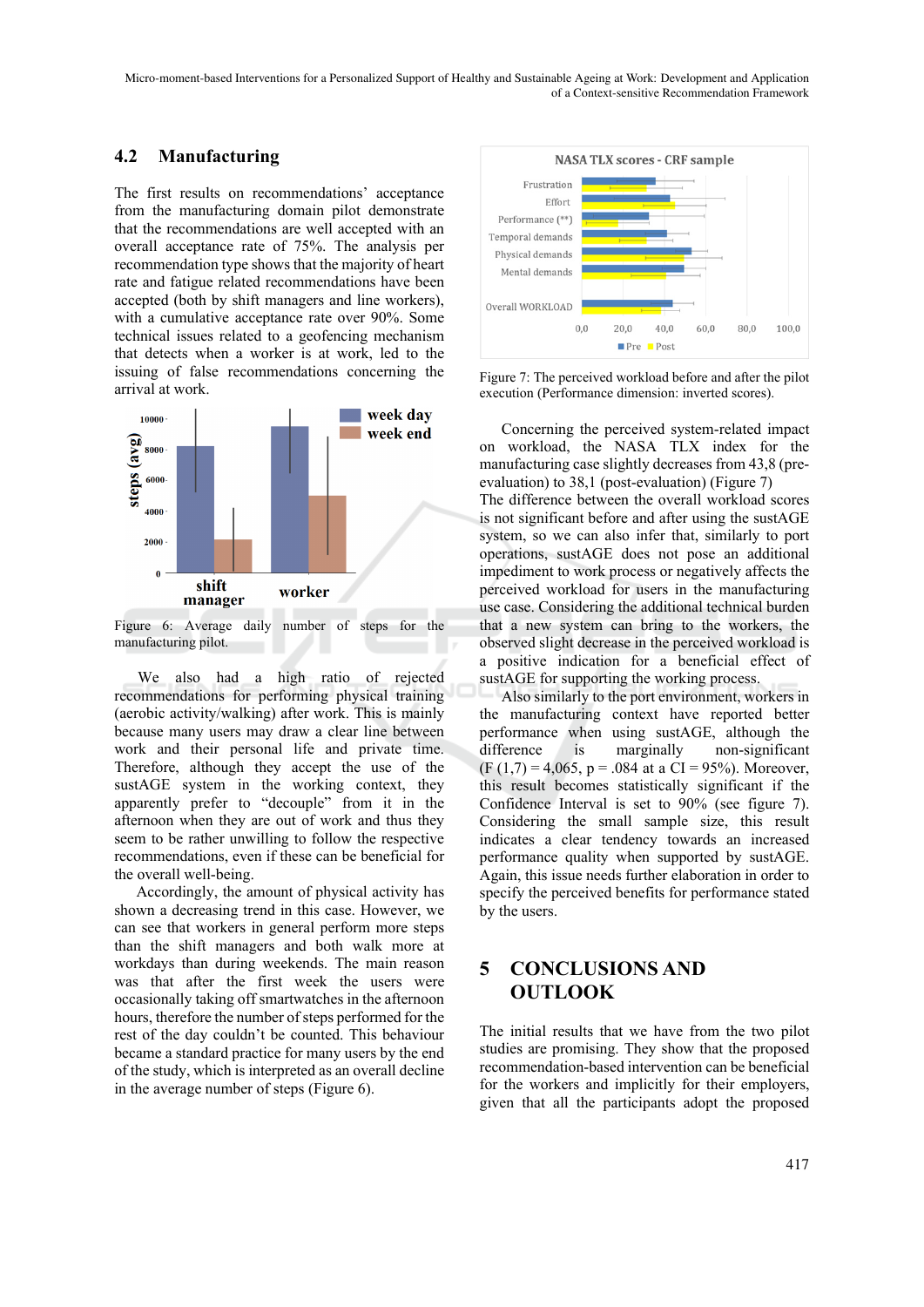framework and the changes that it brings to their routine. A more extended pilot in both cases, that is scheduled as a next step of our work, will allow us to implement the lessons learned from the first two pilot studies and further improve the results of our intervention.

More specifically, an increased number of MiMos recognized by the system produced a high number of recommendations, which in general were accepted positively by users. However, we had an indication that the number of recommendations should be slightly reduced, focusing mainly on those that are absolutely necessary to improve safety, health and productivity of employees, and sporadically addressing secondary aspects.

The difference between the perceived workload aspects of the working task with and without the use of sustAGE and the respective work-related recommendations was found to be not significant. This means that the system did not negatively affect the perceived workload especially considering some technical issues with regard to the loss of connection and the recommendations' delivery.

The sustAGE recommendations framework and its supporting ecosystem with the sensors, the processing modules, and the delivery and feedback mechanisms will allow to maximise the impact of the intervention. Moreover, it will provide ageing workers with a solution that empowers them to keep their competencies, skills and fitness at a high level and remain healthy and active in the workforce throughout the foreseen time-span until retirement (but also after retirement), setting the preconditions for and supporting sustainable work and overall healthy ageing.

#### **ACKNOWLEDGEMENTS**

This work has received funding from the European Union's Horizon2020 research and innovation programme under the grant agree-ment No. 826506 (sustAGE) (https://www.sustage.eu).

#### **REFERENCES**

- Anderson, G. B., Bell, M. L., & Peng, R. D. (2013). Methods to Calculate the Heat Index as an Exposure Metric in Environmental Health Research. *Environmental Health Perspectives*, *121*(10), 1111– 1119. https://doi.org/10.1289/ehp.1206273
- Anguera, J. A., Boccanfuso, J., Rintoul, J. L., Al-Hashimi, O., Faraji, F., Janowich, J., Kong, E., Larraburo, Y.,

Rolle, C., Johnston, E., & Gazzaley, A. (2013). Video game training enhances cognitive control in older adults. *Nature*, *501*(7465), 97–101. https://doi.org/ 10.1038/nature12486

- Antão, P., Calderón, M., Puig, M., Michail, A., Wooldridge, C., & Darbra, R. M. (2016). Identification of Occupational Health, Safety, Security (OHSS) and Environmental Performance Indicators in port areas. *Safety Science*, *85*, 266–275. https://doi.org/10.1016/ j.ssci.2015.12.031
- Ballesteros, S., Prieto, A., Mayas, J., Toril, P., Pita, C., Ponce de LeÃ<sup>3</sup>n, L., Reales, J. M., & Waterworth, J. (2014). Brain training with non-action video games enhances aspects of cognition in older adults: A randomized controlled trial. *Frontiers in Aging Neuroscience*, *6*. https://doi.org/10.3389/fnagi.2014.00 277
- Belin, A., Graveling, R., Bongers, P., Hagen Mikkelsen, S., Crawford, J. O., Davis, A., Cowie, H., Dupont, C., Dixon, K., European Agency for Safety and Health at Work, Milieu Ltd, Toegepast natuurwetenschappelijk onderzoek, COWI, & Institute of Occupational Medicine. (2016). *The ageing workforce implications for occupational safety and health: A research review.* Publications Office.
- Boenzi, F., Digiesi, S., Mossa, G., Mummolo, G., & Romano, V. A. (2015). Modelling Workforce Aging in Job Rotation Problems. *IFAC-PapersOnLine*, *48*(3), 604–609. https://doi.org/10.1016/j.ifacol.2015.06.148
- Cezar-Vaz, M., de Almeida, M., Bonow, C., Rocha, L., Borges, A., & Piexak, D. (2014). Casual Dock Work: Profile of Diseases and Injuries and Perception of Influence on Health. *International Journal of Environmental Research and Public Health*, *11*(2), 2077–2091. https://doi.org/10.3390/ijerph110202077
- Cezar-Vaz, M. R., Bonow, C. A., Almeida, M. C. V. de, Sant'Anna, C. F., & Cardoso, L. S. (2016). Workload and associated factors: A study in maritime port in Brazil. *Revista Latino-Americana de Enfermagem*, *24*(0). https://doi.org/10.1590/1518-8345.1347.2837
- Colcombe, S., & Kramer, A. F. (2003). Fitness Effects on the Cognitive Function of Older Adults: A Meta-Analytic Study. *Psychological Science*, *14*(2), 125– 130. https://doi.org/10.1111/1467-9280.t01-1-01430
- Gajewski, P. D., & Falkenstein, M. (2015). Lifelong physical activity and executive functions in older age assessed by memory-based task switching. *Neuropsychologia*, *73*, 195–207. https://doi.org/ 10.1016/j.neuropsychologia.2015.04.031
- Green, C. S., & Bavelier, D. (2003). Action video game modifies visual selective attention. *Nature*, *423*(6939), 534–537. https://doi.org/10.1038/nature01647
- Guerreiro, M., Serranheira, F., Cruz, E. B., & Sousa-Uva, A. (2017). An analysis on neck and upper limb musculoskeletal symptoms in Portuguese automotive assembly line workers. *International Journal of Occupational and Environmental Safety*, *1*(1), 59–68. https://doi.org/10.24840/2184-0954\_001.001\_0006
- Ilmarinen, J. (2006). The ageing workforce—Challenges for occupational health. *Occupational Medicine*, *56*(6),